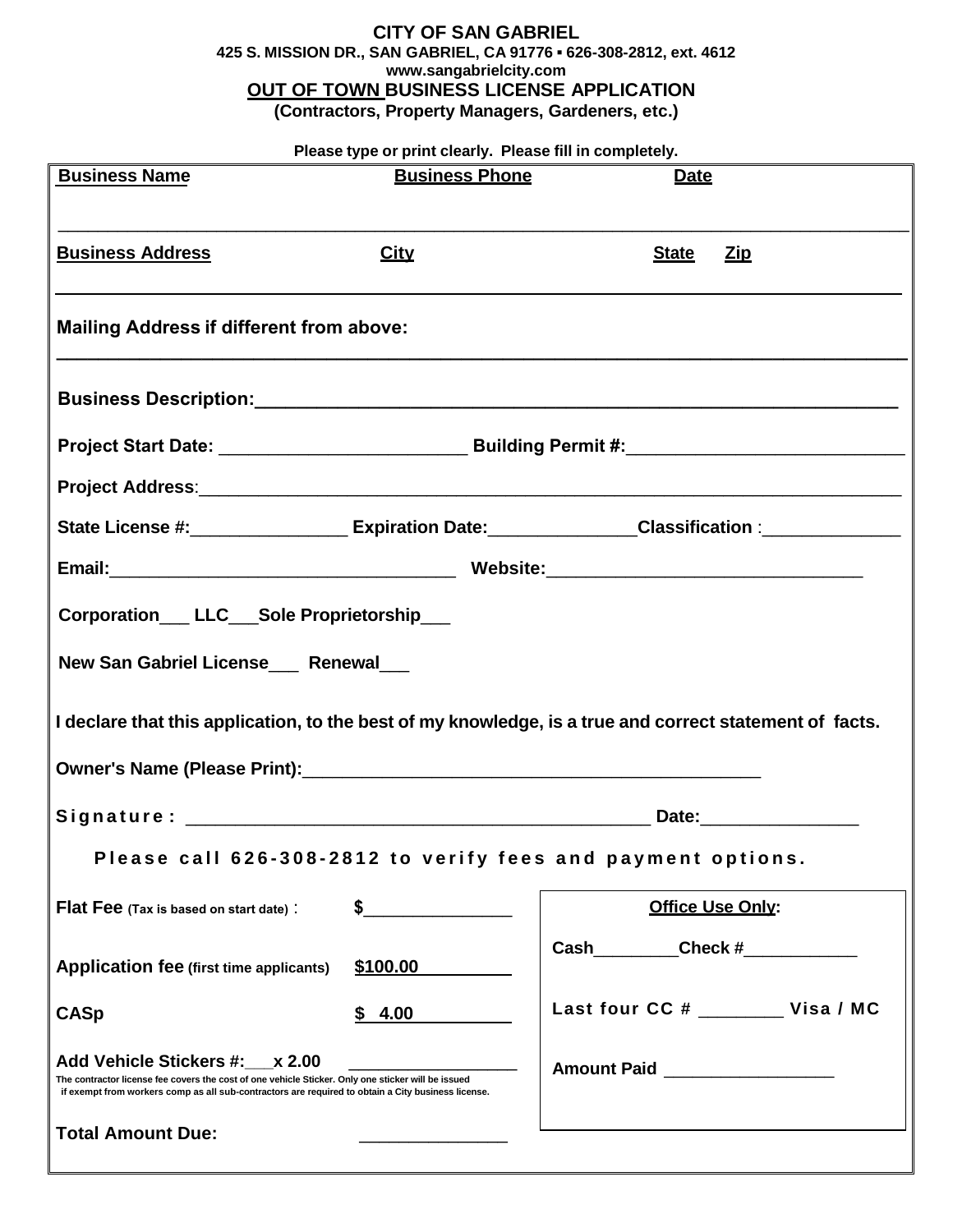| Classification           | Jan - March | April-June | July - Sept. | Oct. - Dec. |
|--------------------------|-------------|------------|--------------|-------------|
| Gen. Engineer - A        | 351.00      | 263.25     | 175.50       | 87.75       |
| Gen. Building - B        | 263.25      | 197.44     | 131.63       | 65.81       |
| C-2 Insulation           | 157.95      | 118.46     | 78.98        | 39.49       |
| C-4 Boiler               | 210.60      | 157.95     | 105.30       | 52.65       |
| C-6 Cabinet              | 157.95      | 118.46     | 78.98        | 39.49       |
| C-7 Low Voltage          | 157.95      | 118.46     | 78.98        | 39.49       |
| C-8 Cement               | 157.95      | 118.46     | 78.98        | 39.49       |
| C-9 Drywall              | 157.95      | 118.46     | 78.98        | 39.49       |
| C-10 Electric            | 210.60      | 157.95     | 105.30       | 52.65       |
| C-11 Elevator            | 157.95      | 118.46     | 78.98        | 39.49       |
| C-12 Excavation          | 157.95      | 118.46     | 78.98        | 39.49       |
| C-16 Fire Protection     | 157.95      | 118.46     | 78.98        | 39.49       |
| C-15 Floors              | 157.95      | 118.46     | 78.98        | 39.49       |
| C-17 Glass               | 157.95      | 118.46     | 78.98        | 39.49       |
| C-20 HVAC                | 210.60      | 157.95     | 105.30       | 52.65       |
| C-21 Demolition          | 157.95      | 118.46     | 78.98        | 39.49       |
| C-23 Ornamental Metals   | 157.95      | 118.46     | 78.98        | 39.49       |
| C-26 Lath                | 157.95      | 118.46     | 78.98        | 39.49       |
| C-27 Landscape           | 157.95      | 118.46     | 78.98        | 39.49       |
| C-29 Masonry             | 157.95      | 118.46     | 78.98        | 39.49       |
| C-33 Paint               | 157.95      | 118.46     | 78.98        | 39.49       |
| C-34 Pipelines           | 157.95      | 118.46     | 78.98        | 39.49       |
| C-35 Plaster             | 210.60      | 157.95     | 105.30       | 52.65       |
| C-36 Plumbing            | 210.60      | 157.95     | 105.30       | 52.65       |
| C-38 Refrigeration       | 157.95      | 118.46     | 78.98        | 39.49       |
| C-39 Roofing             | 157.95      | 118.46     | 78.98        | 39.49       |
| C-42 Sewer               | 157.95      | 118.46     | 78.98        | 39.49       |
| C-43 Sheet Metal         | 157.95      | 118.46     | 78.98        | 39.49       |
| C-45 Electrical Signs    | 157.95      | 118.46     | 78.98        | 39.49       |
| C-50 Steel - Reinforcing | 157.95      | 118.46     | 78.98        | 39.49       |
| C-51 Steel - Structural  | 157.95      | 118.46     | 78.98        | 39.49       |
| C-53 Swimming Pools      | 157.95      | 118.46     | 78.98        | 39.49       |
| C-54 Tile                | 157.95      | 118.46     | 78.98        | 39.49       |
| SC-44 Solar              | 210.60      | 157.95     | 105.30       | 52.65       |
| C-57 Well Digging        | 157.95      | 118.46     | 78.98        | 39.49       |
| C-60 Welding             | 157.95      | 118.46     | 78.98        | 39.49       |
| Asbestos/Haz. Mat.       | 157.95      | 118.46     | 78.98        | 39.49       |
| D03 Awnings              | 157.95      | 118.46     | 78.98        | 39.49       |
| D04 Central Vacuum       | 157.95      | 118.46     | 78.98        | 39.49       |
| D06 Concrete related     | 157.95      | 118.46     | 78.98        | 39.49       |
| D09 Drilling/Oil Field   | 157.95      | 118.46     | 78.98        | 39.49       |
| D10 Elevated floors      | 157.95      | 118.46     | 78.98        | 39.49       |
| D12 Synthetic Products   | 157.95      | 118.46     | 78.98        | 39.49       |
| D16 Hardware, Locks      | 157.95      | 118.46     | 78.98        | 39.49       |
| D21 Machinery & pumps    | 157.95      | 118.46     | 78.98        | 39.49       |
|                          |             |            |              |             |